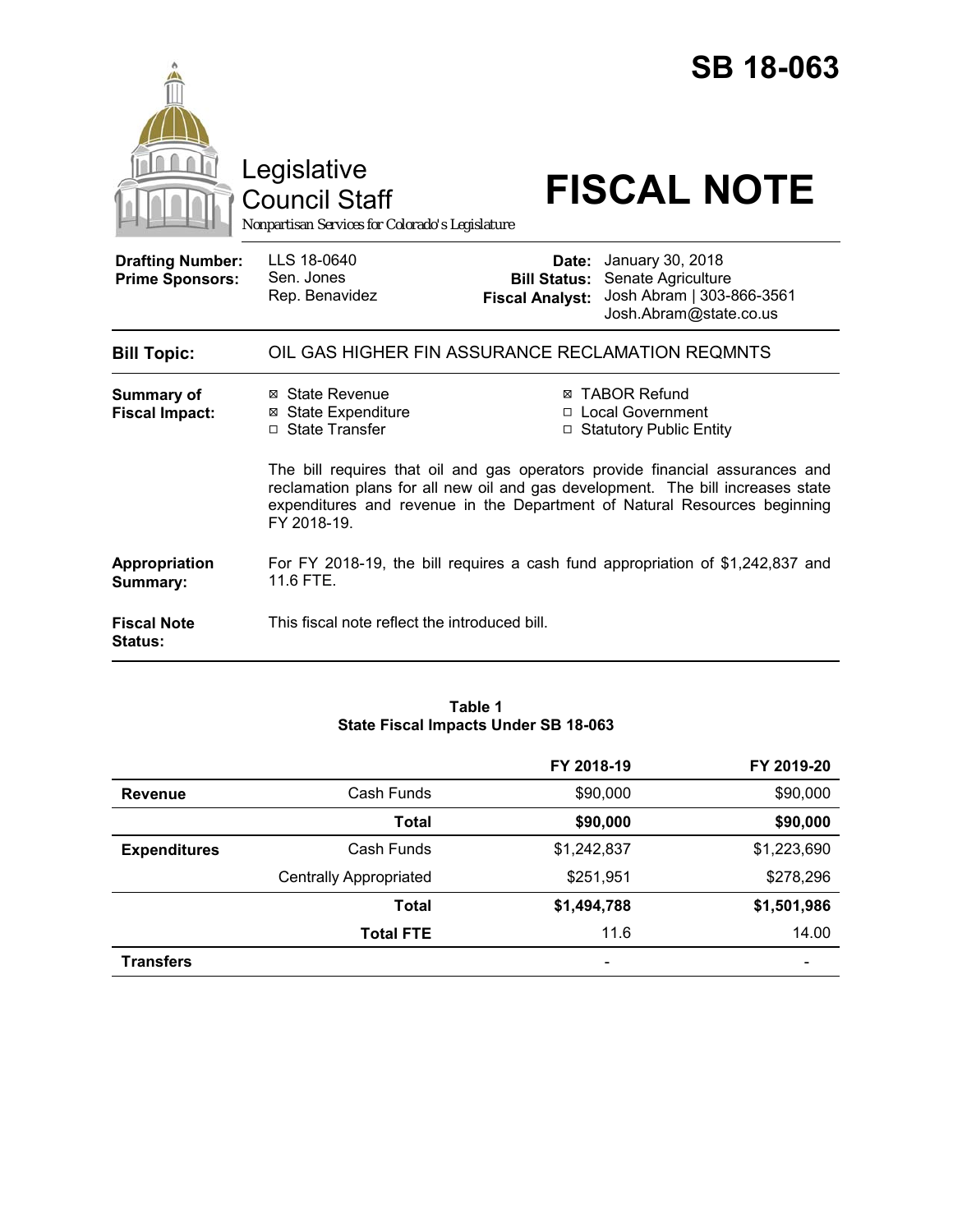January 30, 2018

## **Summary of Legislation**

The bill requires an oil and gas operator to provide financial assurance to the state that it is capable of fulfilling every obligation of the Oil and Gas Conservation Act. The Colorado Oil and Gas Conservation Commission (COGCC) in the Department of Natural Resources (DNR) must conduct an up-front financial viability analysis of an operator, and may only accept an assurance that clearly demonstrates the ability to finance every reasonably foreseeable eventuality related to compliance. The COGCC must set a fee by rule to recover the commission's cost to conduct the up-front financial viability analysis.

Every operator that applies for a permit or permit amendment must submit and execute a proposed reclamation plan on all affected land. The bill sets general requirements for the reclamation plan and its implementation, which must conform to the affected land's intended post production uses. The COGCC must approve the reclamation plans after conferring with county commissioners and, if applicable, supervisors of a conservation district that contains the land.

On the yearly anniversary of the permit date, operators must submit a report and map to the COGCC showing existing disturbances, reclamation accomplished to date and during the preceding year, and new disturbances and planned reclamation for the upcoming year.

## **Background**

Under current law, oil and gas operators are required to provide financial surety (bond or other mechanism) for the eventual plugging of an oil and gas well. A portion of the oil and gas conservation levy is used to fund the plugging and reclamation of wells for which no operator can be found, or to supplement the available bond. These wells are referred to as "orphan" wells.

The orphaned wells program administered by the COGCC is responsible for ensuring that orphaned oil and gas sites are properly plugged, reclaimed, and abandoned in accordance with commission rules. The program is funded by an appropriation of \$445,000 from the Oil and Gas Conservation and Environmental Respond Fund, which primarily consists of revenue from the oil and gas conservation levy.

Based on the COGCC's current financial assurance requirements, the cost of reclamation can exceed the amount in bonding required by an operator. Oil and gas operators are required to post an individual bond of \$10,000 for a shallow well, and \$20,0000 for a deep well. Operators may also post a blanket bond of \$60,000 for up to 100 wells, or \$100,000 bond for 100 or more wells.

## **State Revenue**

State revenue is estimated to increase by at least \$90,000 in both FY 2018-19 and FY 2019-20. The bill requires that the COGCC establish an application fee for approval of an operator's financial assurance in an amount sufficient to recover the cost to conduct an up-front financial viability analysis. New expenditures for this provision are estimated at approximately \$90,000 annually, based on the personnel cost and operating expenses of a financial professional to conduct the up-front analysis.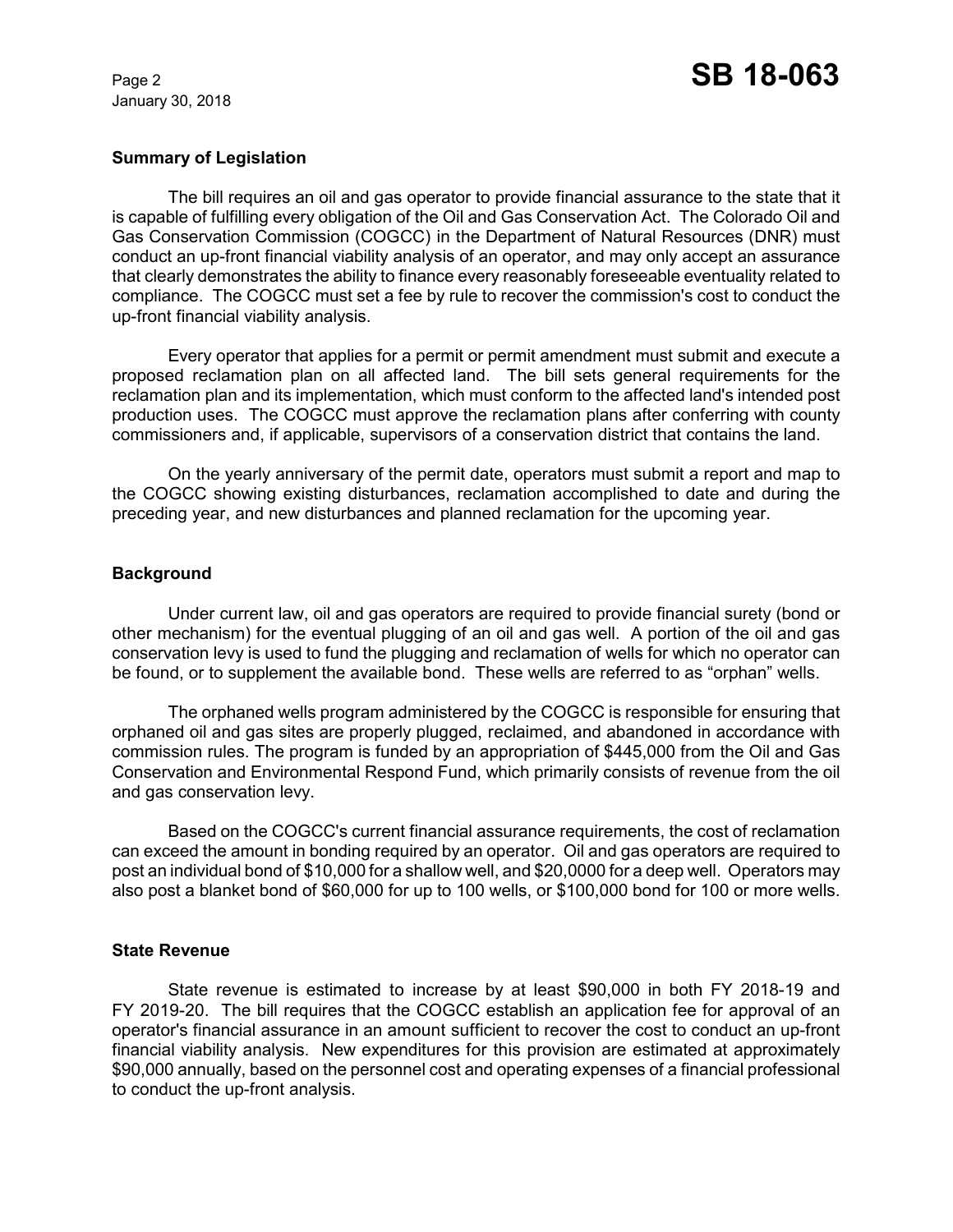January 30, 2018

**Fee impact on oil and gas operators**. Colorado law requires legislative service agency review of measures which create or increase any fee collected by a state agency. These fee amounts are estimates only, actual fee calculations will be set administratively by the COGCC based on cash fund balance, estimated program costs, and the estimated number of applications subject to the fee. Currently, there are approximately 90 operators for whom an up-front financial analysis will be conducted. The DNR will analyze one half these operators in FY 2018-19 and the other half in FY 2019-20. Table 2 identifies the estimated fee impact of this provision.

#### **Table 2 Fee Impact on Oil and Gas Operators**

| <b>Fiscal Year</b> | <b>Type of Fee</b>                  | <b>Proposed</b><br>Fee | <b>Number</b><br><b>Affected</b> | <b>Total Fee</b><br>Impact |
|--------------------|-------------------------------------|------------------------|----------------------------------|----------------------------|
| FY 2018-19         | <b>Financial Viability Analysis</b> | \$2,000.00             | 45                               | \$90,000                   |
|                    |                                     |                        | <b>FY 2018-19 Total</b>          | \$90,000                   |
| FY 2019-20         | <b>Financial Viability Analysis</b> | \$2,000.00             | 45                               | \$90,000                   |
|                    |                                     |                        | <b>FY 2019-20 Total</b>          | \$90,000                   |

# **TABOR Refund**

The bill increases state revenue subject to TABOR by \$90,000 in both FY 2018-19 and FY 2019-20. State revenue is not currently expected to exceed the TABOR limit in either year and no refund is required. Therefore, the bill is not expected to impact TABOR refunds in these years. However, refunds in future years when the state next collects a TABOR surplus will be increased.

# **State Expenditures**

For FY 2018-19, the bill increases state expenditures by about \$1.5 million and 11.2 FTE. For FY 2019-20, state expenditures increase by about \$1.5 million and 13.5 FTE. These costs are detailed in Table 3 and discussed below. New expenditures in FY 2018-19 are prorated to reflect the bill's August 9, 2018 effective date and assume all costs begin September 1, 2018.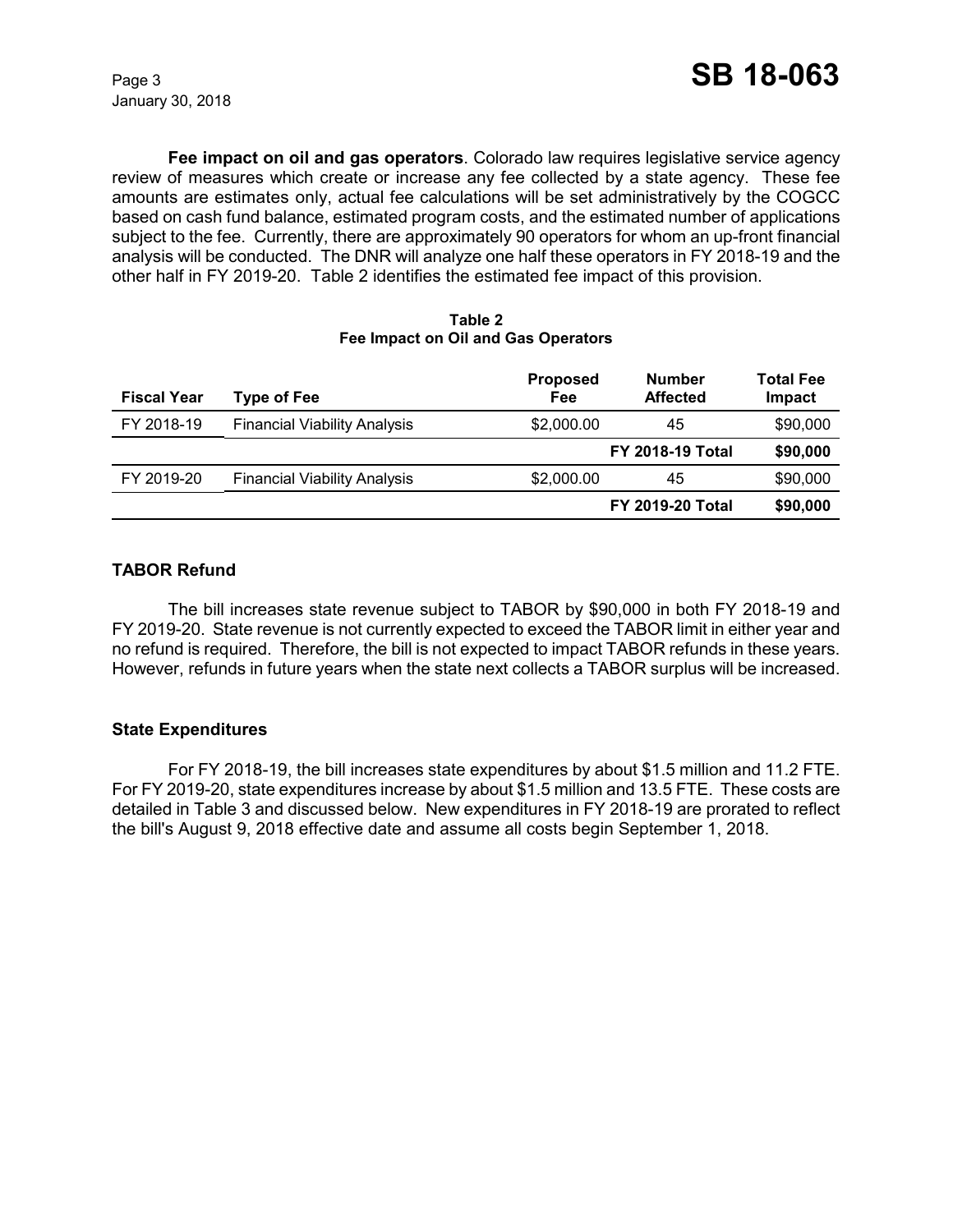**Table 3 Expenditures Under SB 18-063**

|                                                    | FY 2018-19  | FY 2019-20  |
|----------------------------------------------------|-------------|-------------|
| <b>Department of Natural Resource</b>              |             |             |
| <b>Personal Services</b>                           | \$968,387   | \$1,037,573 |
| <b>Operating Expenses and Capital Outlay Costs</b> | \$76,482    | \$12,825    |
| <b>Financial Consultant</b>                        | \$40,000    | \$16,000    |
| Training / Equipment / Travel                      | \$78,048    | \$61,388    |
| <b>Legal Services</b>                              | \$79,920    | \$95,904    |
| Centrally Appropriated Costs*                      | \$251,951   | \$278,296   |
| FTE - Personal Services                            | 11.2        | 13.5        |
| FTE - Legal Services                               | 0.4         | 0.5         |
| <b>Total Cost</b>                                  | \$1,494,788 | \$1,501,986 |
| <b>Total FTE</b>                                   | 11.6        | 14.0        |

 *\* Centrally appropriated costs are not included in the bill's appropriation.*

**Centrally appropriated costs.** Pursuant to a Joint Budget Committee policy, certain costs associated with this bill are addressed through the annual budget process and centrally appropriated in the Long Bill or supplemental appropriations bills, rather than in this bill. These costs, which include employee insurance and supplemental employee retirement payments, and an indirect rate of 4.94 percent for the DNR are estimated to be \$251,951 in FY 2018-19 and \$278,296 in FY 2019-20.

**Financial viability analysis.** The DNR will require 2.0 FTE financial assurance specialists to determine the appropriate requirements for an estimated 600 new oil and gas applications yearly, and to conduct the associated administrative work to annually update records and verify financial instruments as reclamation is reported. An additional 1.0 FTE is required to conduct the up-front financial viability analysis of oil and gas operators, and 1.0 FTE environmental specialist and a leased vehicle is needed to conduct site evaluations and verifications related to any permit application disputes. The DNR will contract with a consultant to establish the risk and cost of the different types of oil and gas operations, and to establish a standard of review for use by COGCC staff.

**Reclamation plans.** The DNR will require 6.0 environmental FTE to review and approve reclamation plans and 2.5 enforcement FTE to track compliance and follow up with enforcement action when necessary. New personnel will review and approve plans for an estimated 600 new applications yearly, review and verify maps and reports submitted on the permit anniversary date, issue notices of alleged violations and administrative orders, and enforce compliance.

**Data management.** The DNR requires 1.0 FTE data analyst to create and maintain the data management and reporting tools necessary to process the application data associated with financial assurances, reclamation plans, annual reporting requirements, operator notification, and inspections and enforcement.